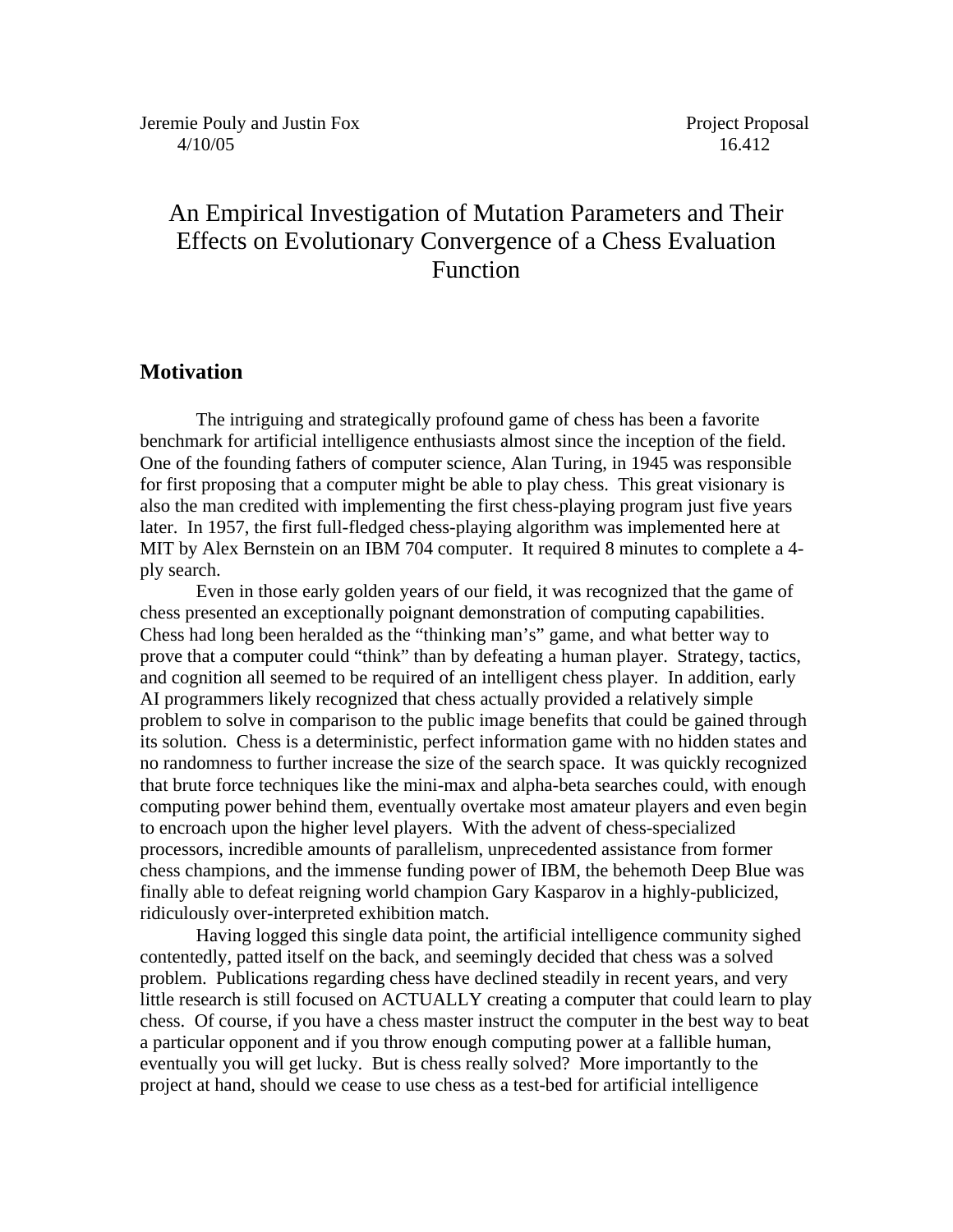algorithms just because Kasparov lost one match? (or rather because IBM paid him to throw the match? You will never convince me otherwise by the way!  $\circledcirc$ )

We think not. The original reasons for studying chess still remain. Chess is still a relatively simple model of a deterministic, perfect information environment. Many currently active fronts of research including Bayesian inference, cognitive decisionmaking, and, our particular topic of interest, evolutionary algorithms can readily be applied to creating better chess-playing algorithms and can thus be easily benchmarked and powerfully demonstrated. This is the motivation for our current project. We hope to remind people of the golden days of artificial intelligence, when anything was possible, progress was rapid, and computer science could capture the public's imagination. After all, when Turing proposed his famous test, putting a man on the moon was also just a dream.

### **Project Objectives**

- 1. Implement a chess-playing program which can be played human vs. human, computer vs. human, and computer vs. computer.
- 2. Re-implement the chess evaluation function evolution algorithm with population dynamics published by [1].
- 3. Conduct a parametric study of the mutation parameters used by [1] in an attempt to discover the dependency of the evolution's convergence on these parameters.
- 4. Suggest improvements to the mutation parameters used in [1] to make that algorithm more efficient and/or robust.

# **Technical Introduction**

The focus of our work will primarily be the re-implementation of the evolutionary algorithm for evolving chess evaluation functions using population dynamics proposed and demonstrated by [1]. This algorithm first proceeds by defining a relatively simple evaluation function for a computer chess player given by a weighted combination of seven factors:

$$
Evaluation = \sum_{y=0}^{6} W[y](N[y]_{white} - N[y]_{black})
$$

where:  $N[6] = \{ N^{\circ} \text{ pawns}, N^{\circ} \text{ knights}, N^{\circ} \text{ bishops}, N^{\circ} \text{ rooks}, N^{\circ} \text{ queens}, N^{\circ} \text{ m}{\text{m}} \}$  $N^{\circ}$  kings,  $N^{\circ}$  legal moves}  $W[6] = \{ weight_{pawn}, weight_{knights}, weight_{bishop}, weight_{rook},$ weight<sub>queen</sub>, weight<sub>king</sub>, weight<sub>legal move}</sub> }

The parameter to be evolved is, of course, the weight vector **W**.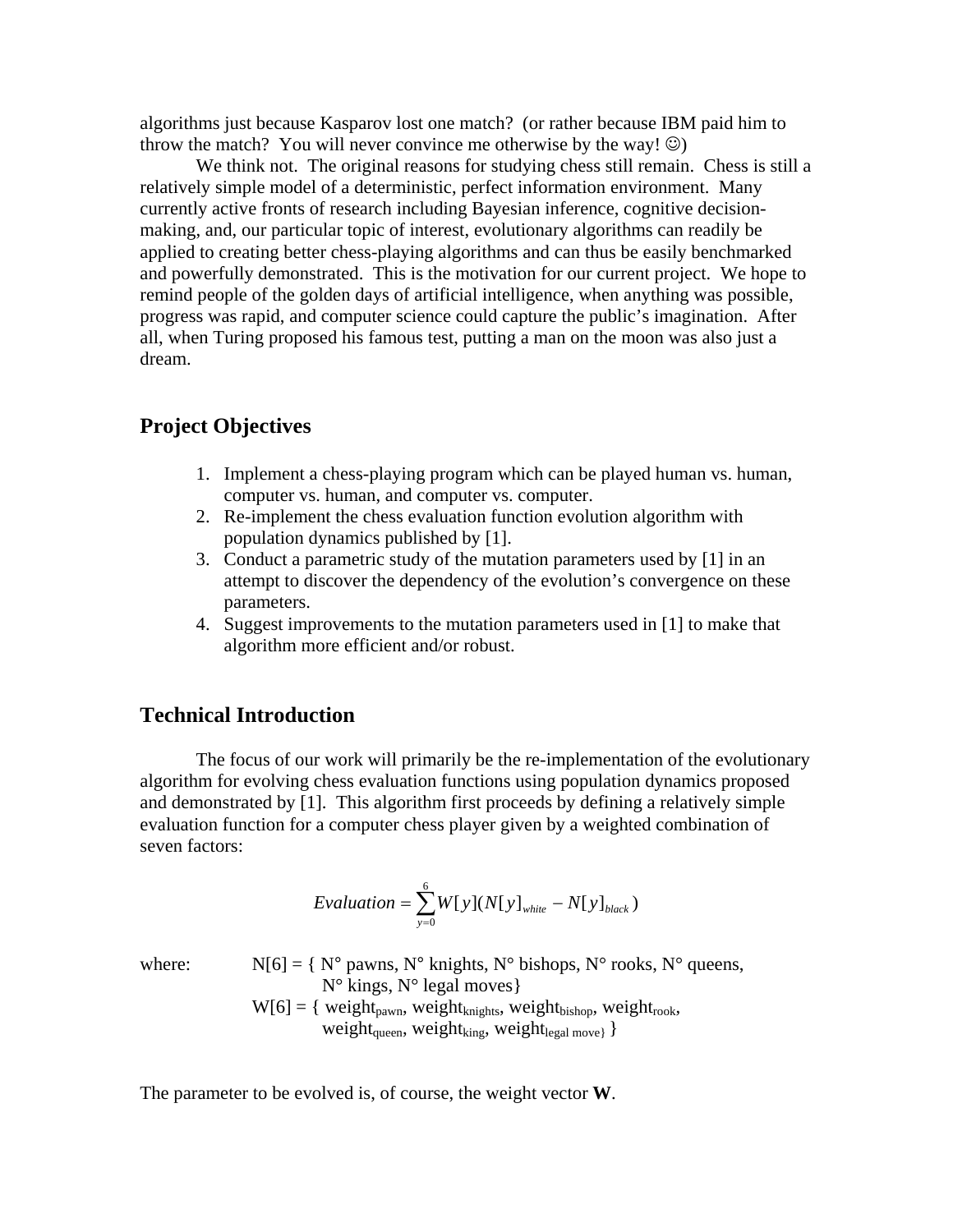The original algorithm then creates an initial population of 50 alpha-beta chessplayers each with the above evaluation function and its own random **W** vector. The weights are initially uniformly selected from the range [0,12]. The evolution then begins by allowing chess players to compete against one another in a particular fashion which ensures that stronger players are allowed to play more often than weak ones. Each match consists of two games with players taking turns as white or black. More games are not required since the algorithms are entirely deterministic and the outcome will therefore never change. After each match, if there is a clear winner, the loser is removed from the population. In its place, a mutated copy of the winner will be created. The winner may also be mutated in place. Mutations take place by adding or subtracting a scaled number onto each element of a population member's weight vector. Thus:

$$
V_{(y)} = V_{(y)} + ((RND(0..1) - 0.5) \times R \times \sigma_{(y)}) \qquad \forall y \in V
$$

**Player wins both games:** Expel loser, duplicate winner and mutate one copy by  $R = 0$  and the other copy by  $R = 2$ .

**Player wins one game and draws the other:** Expel loser, duplicate winner and mutate one copy by  $R = .2$  and the other copy  $R = 1$ . **Players draw:** Both players are retained and mutated by  $R = .5$ .

The astute reader will immediately note that the R values above seem rather ad hoc, and indeed Kendall and Whitwell note that the R values were "selected based on initial testing" and not by any theoretical or rigorous means. [1] In addition, the use of the standard deviation to control the rate of mutation while an interesting and possibly useful idea was simply proposed without further evidence to support its use. It will therefore be our purpose in this project to empirically discover evidence for or against the mutation parameter choices chosen by Kendall and Whitwell. The evolutionary algorithm community as a whole will benefit from this study in that we will be providing important evidence depicting how stable and robust an evolutionary algorithm is to changes in these mutation parameters. Is the selection of such parameters critical for stability and convergence of this type of algorithm, or do they merely affect rates of convergence in a minor or insignificant manner? Is Kendall and Whitwell's suggestion of using the standard deviation of the population as a metric for convergence a valid and necessary one, or are there other choices that produce similar results? Perhaps in answering these questions we may gain insight into an even better method of selecting such mutation parameters, or else discover that the parameters are inconsequential and a programmer need not waste time and energy carefully selecting them.

# **Previous Work**

In choosing chess as our test-bed, we have the benefit of five decades of Herculean research upon which to build. We perused a number of papers during our background research phase and include references for a few of the more interesting of these.  $[10][11][12]$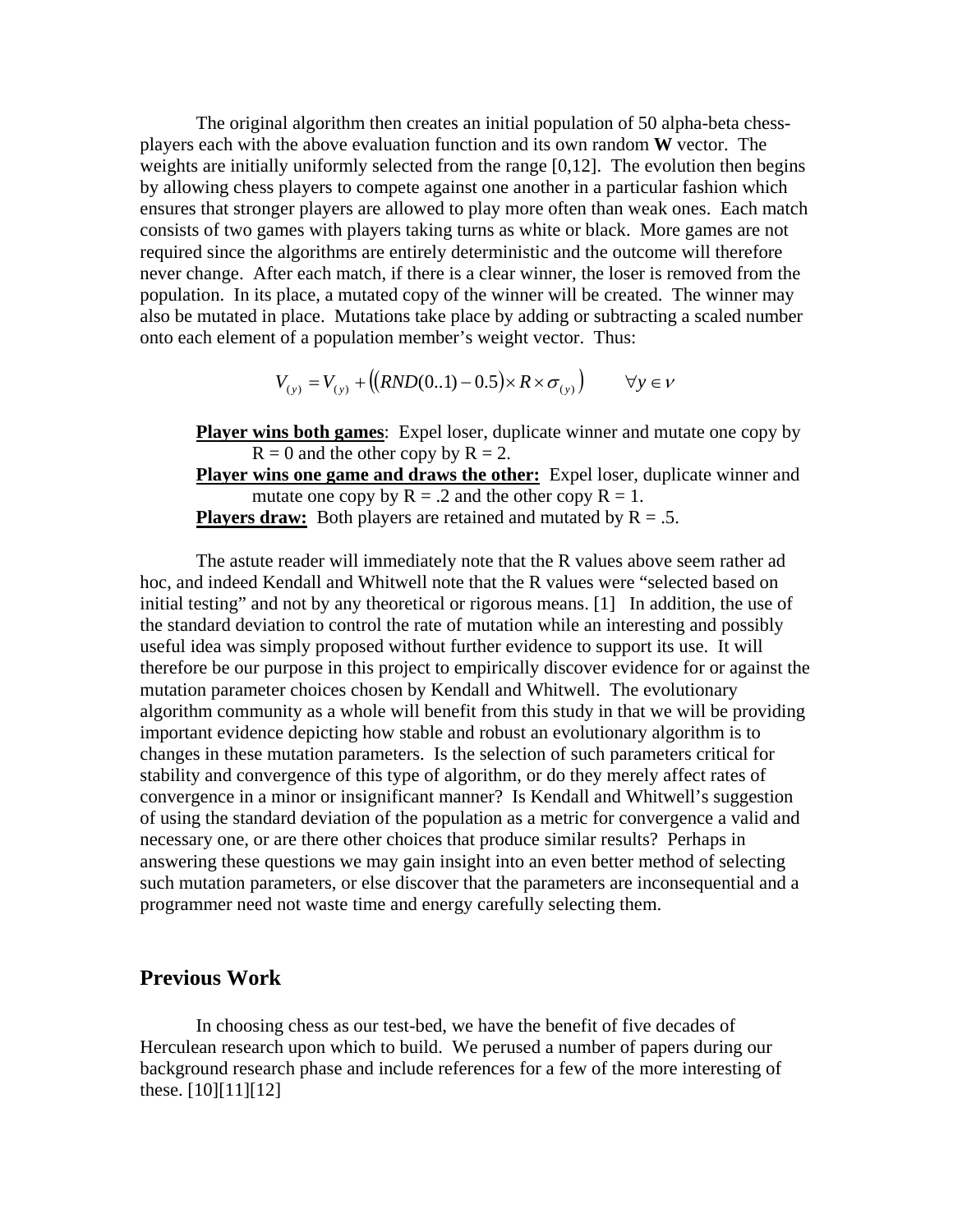In order to be able to understand Kendall and Whitwell's algorithm, we first had to understand the alpha-beta search algorithm upon which they based their arguments. The basics of this method are covered in, for example, [2], [3], and [4]. Since we have already demonstrated our in-depth understanding of this algorithm through our advanced lecture and demonstration and in order to not make this proposal more than 10 pages long, we will assume that the reader is familiar with this algorithm and the significant advancements which can be made to it.

 In choosing to study the effects of mutation parameters on evolution convergence, we first needed to research the literature and see what studies, if any, had been conducted along these same lines. The number of papers on general evolutionary algorithms is astounding [5][7][8], it having become a veritable buzzword in the late nineties. However, most of these papers focus on solitary attempts to create an evolutionary algorithm for a particular field. Many fewer of the papers in the literature are actually detailed theoretical analyses of how an evolutionary algorithm should be created [6][9] and practically none provide detailed evidence as to why they chose their mutation parameters as they did. The reason for this gaping lack can probably be best summed up by a passage from [5]: "Probably the tuning of the GA [Genetic Algorithm] parameters are likely to accelerate the convergence [of the evolution]. Unfortunately, the tuning is rather difficult, since each GA run requires excessive computational time." It seems that authors have been generally much too concerned with turning out a paper containing a neat application in as short a time as possible and much less eager to invest the admittedly exorbitant amount of time and computational resources required to investigate this question. After this rather dismaying survey of the literature, we decided that our investigation would therefore be quite beneficial to the field though we too are daunted by the computational time requirements requisite of this ambitious undertaking.

# **Outline of the Proposed Technical Approach**

 We will be performing all of our implementation work in the Visual Basic language. This platform exhibits the benefits of simple to use and design graphical user interfaces as well as loose restrictions on programming style (implicit memory allocation, generally low overhead programming required, etc.). Perhaps even more importantly, our combined comfort level in Visual Basic is almost certainly higher than for any other applicable graphical language. Considering the ambitious amount of implementation we plan to undertake, selecting a language that is both familiar and simple to use could easily mean the difference between a successful project and a failed one.

 Our general plan is to divide the project into two basic phases. (Believe it or not, this was our plan even before the professor mentioned practicing a two-spiral design method.) The first spiral has been in progress almost from the very first day the project was explained to us. Its primary objective was to create an efficient alpha-beta checkersplaying algorithm and then to apply an evolutionary method similar to Kendall and Whitwell's to the evaluation function in checkers. This first phase should allow us to obtain a strong background in the general methodology associated with game programming, including the graphics required, alpha-beta search techniques and efficiency improvements to that method (transposition tables, quiescent search, move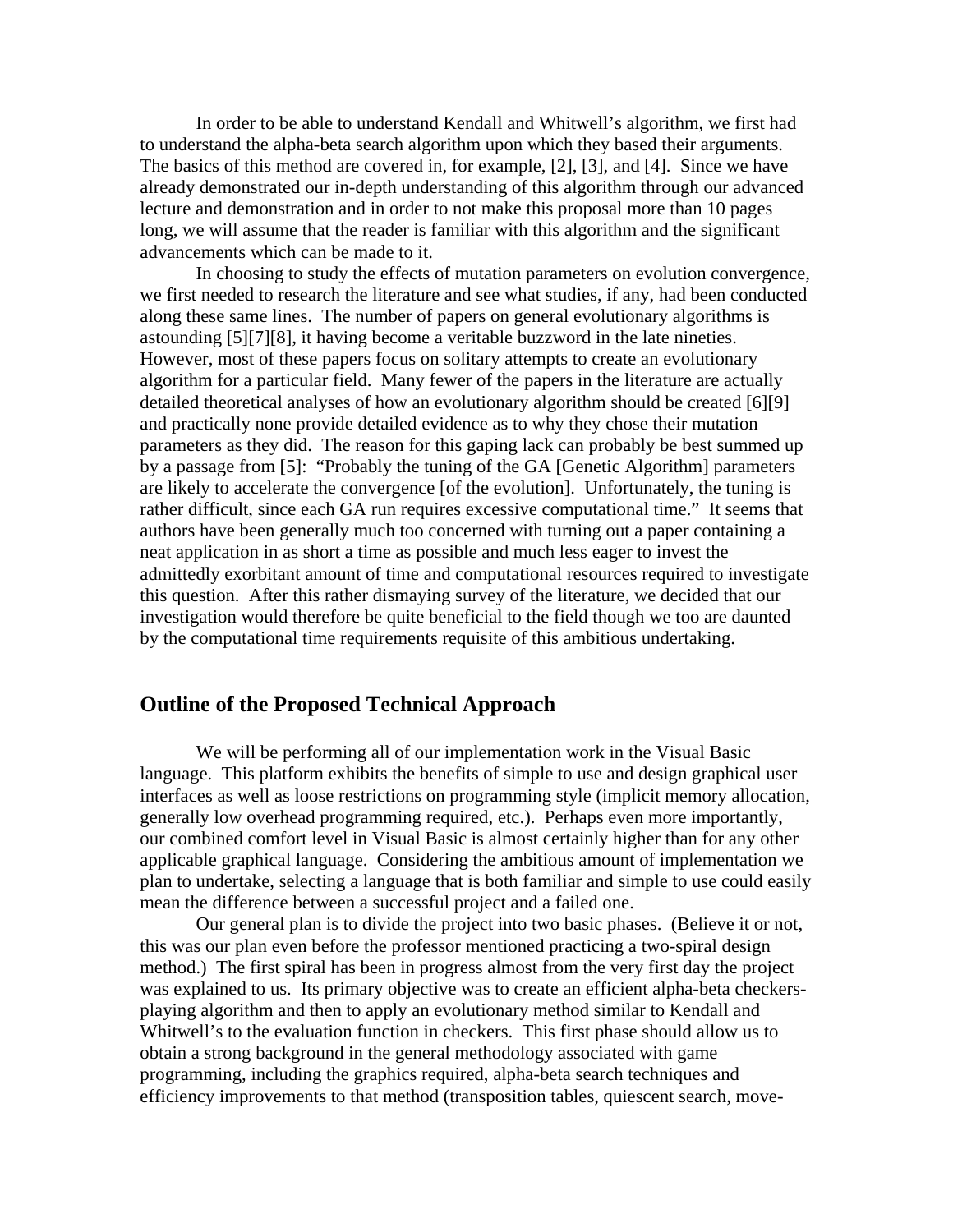ordering, etc.), and the basic implementation details behind the evolutionary algorithm under consideration. Checkers is a relatively simple game in comparison to chess, making our programming tasks less prone to bugs and much more efficient to test. Indeed, allowing two computer opponents which search to 3-ply to play a checkers game requires only about 4 seconds whereas our best estimates so far of the time needed for a single chess game range from ten minutes to over an hour, depending on the parameters of the game.

 The second spiral of our development will be to implement an alpha-beta searching chess-playing algorithm sufficiently similar to Kendall and Whitwell's to make our comparisons to their results valid. Since the authors did not provide exact details of their algorithm, we will use the information they did provide and our other background references to hopefully create a comparable basic individual. In this phase we will leverage our checkers experience from spiral one as well as the basic code architecture that was developed therein.

 Once we have completed the re-implementation, we will begin to investigate how the mutation parameters affect the convergence of the evolutionary algorithm. Our basic approach to this will be first to test the basic empirical effect of changing the R values in the mutation equation. If we vary only one parameter at a time and select five different values for each of the four different R weights, this would involve 20 different evolution trials. Given that a single trial may easily take as much as two days or more to complete and that we currently have at most one computer available for running trials, even this seemingly small set of data may be unattainable within our time frame. In such an event, we will attempt to scale our test accordingly, most likely by focusing only on one or two of the R values while leaving the rest constant. This should still provide us with similar data on the relative importance of this smaller set of parameters while demonstrating our competence in implementation and illustrating our powers of analysis given sufficient computational and temporal resources.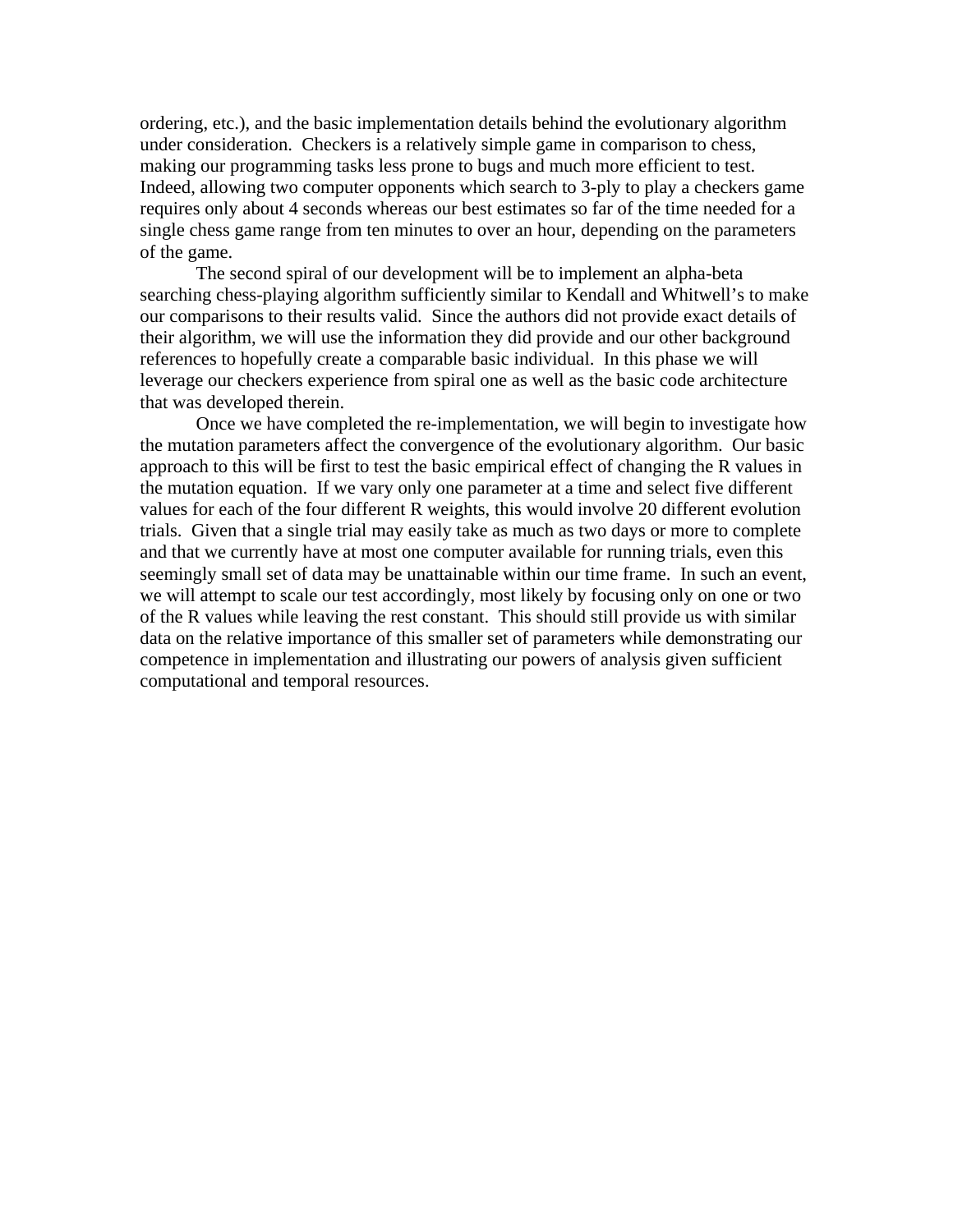# **Approximate Work Schedule**







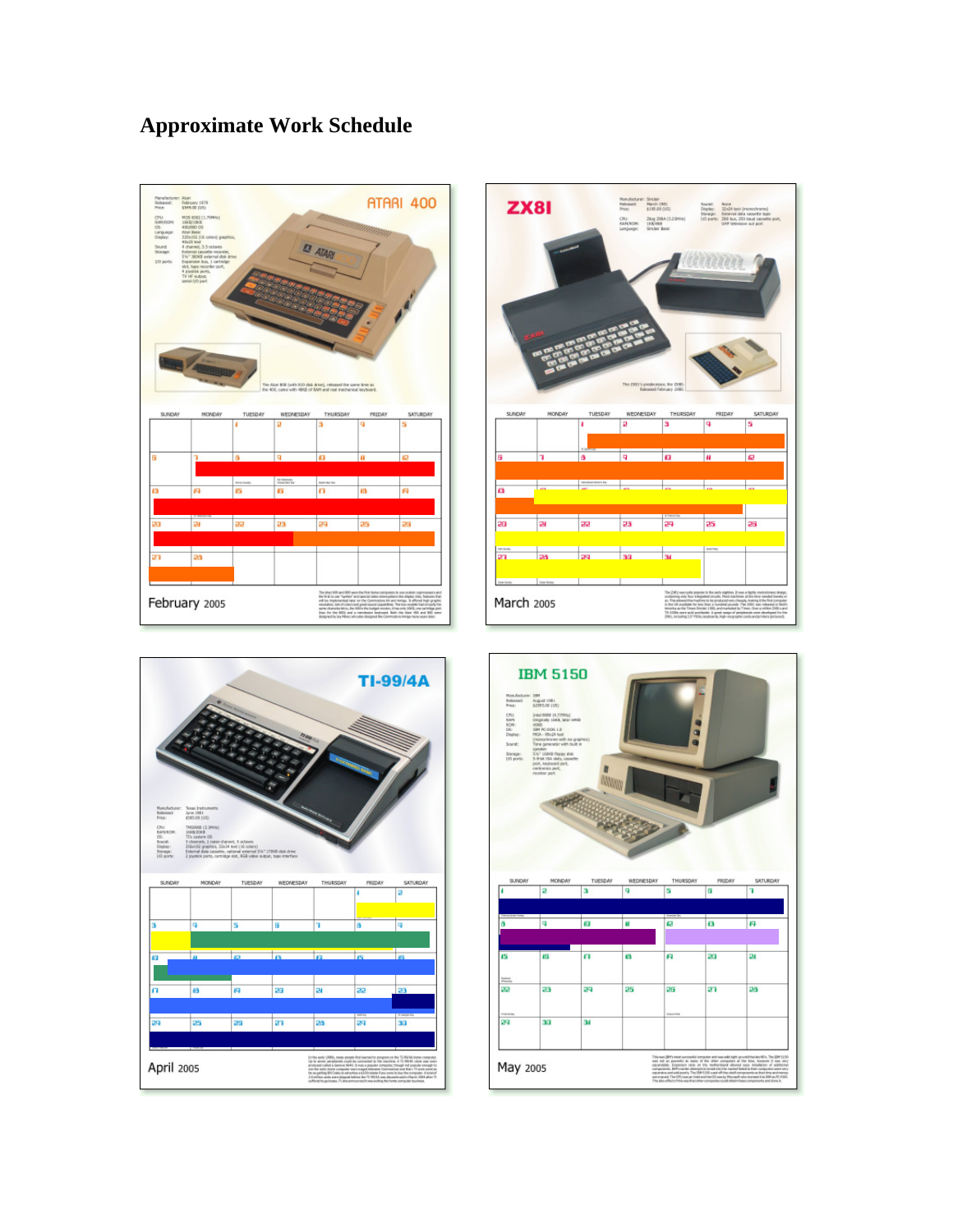February 7~23: Complete problem set 1. This problem set became the basis of the remainder of our project. Actually, both Jeremie and Justin reviewed the paper by Kendall and Whitwell which contains the algorithm we plan to re-implement. These weeks were used to gain a background of information on alpha-beta searching and on evolutionary algorithms as they may be applied to chess.

 February 23~March 18: Implementation of spiral 1, the original checkers algorithm. This algorithm was a basic alpha-beta coupled with improvements such as heuristic move-ordering, transposition tables, and quiescent search techniques. The basic Kendall and Whitwell algorithm was also implemented for checkers during this spiral. We are very very glad we started the project long before it was actually assigned. Even having spent almost two months on it already, we are feeling a great deal of time pressure to finish in the remaining month.

March 14~April 8: As we were attempting to complete spiral one, we were also required to complete the advanced lecture assignment. This gave us an opportunity to really delve deeply into the Kendall and Whitwell algorithm (even though we had limited time to actually present all of our research.) and also gave us the final impetus to finish our checkers program since it could be double as a very nice lecture demo. The write up for that project is still on-going and will not be completed until April 8.

 April 4~April 11: At the current time we are devoting our time not only to the completion of the advanced lecture, but also to the creation of this proposal. The proposal has allowed us the opportunity to examine just how far we have come since February and analyze approximately how much farther we think we will be able to go. We are being very optimistic in our estimates of how much we can actually finish in the next month before the project is due. However, we are both hard workers!  $\odot$  We also have developed the descope plan suggested in the assignment for this proposal, realizing that there is a high probability we may only be able to complete the minimal plan.

 April 10~April 23: A very optimistic estimate of the time required to implement the Kendall and Whitwell algorithm starting from the checkers skeleton we have already completed in spiral one. We currently believe this will be a relatively smooth and simple process as we have labored very hard to lay the difficult foundations during spiral one, but as always with implementation, there may be unanticipated difficulties. If we see this task begins to extend too far past April 23 and into May, we will have to adjust the scope of our project accordingly. See the minimal plan below.

April 23~May 9: These approximately two weeks will be used to run our evolutionary trials and collect our data. We are hoping to find more computers on which to run our trials. (If you can help with this, it would be greatly appreciated. Unfortunately we require Windows machines that can be tied up for as much as two days continuously, a rare commodity to come by on campus.) Depending on our computational resources and the amount of overlap we will have with the task before this one, we may be forced to scale our project appropriately. Realistically, the most we can hope to accomplish is that in our baseline plan.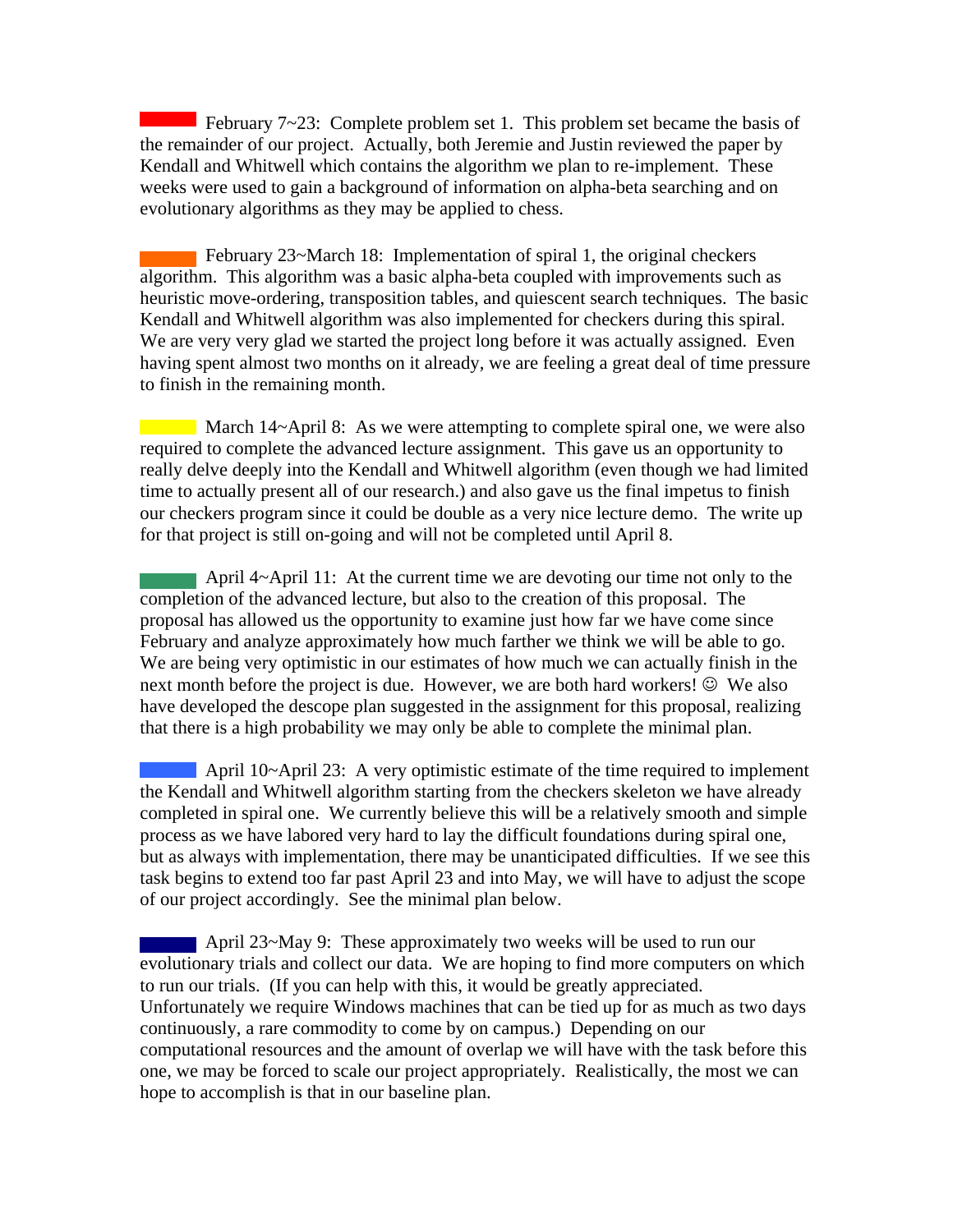May 8~May 11: We must reserve these last few days for writing up the final report. This will be the period during which we will finalize our data and complete the analysis of our results.

May 12~May 14: Become very drunk/sleep/play lots of video games in a futile attempt to recuperate before finals week!  $\odot$ 

# **Descope Plan**

In writing this proposal we have realized that our goals may be even more ambitious than we had at first realized, and while we are still hoping for success and willing to do everything in our power to make that outcome as likely as possible, we must accept that some circumstances may not be within our control. Therefore, we are defining this four-level descope plan in order to ensure that we at least are able to reach all of our learning goals and so that our ambition and curiosity does not cause our academic standing to suffer.

### Minimal Plan:

- Re-implement the Kendall and Whitwell evolution algorithm for chess. Even if we have time only to run this algorithm once, we would sincerely like to completely re-implement their algorithm in the same context in which it was written.
- Also implement this algorithm in the context of checkers. This should satisfy the project requirements for an extension, namely "create and report upon a novel extension to that approach, reporting on the improvements you make." We would be extending the Kendall and Whitwell algorithm to a previously uncharted domain. This would be our fall-back option if everything went wrong and our projects for our other classes also started going haywire. Hopefully, we can meet these objectives at minimum.

## Baseline Plan:

- Satisfy Minimal Plan objectives
- Perform our study of the effects of mutation parameters on evolution convergence in the context of checkers instead of chess. We would still attain the same understanding of all the relevant algorithms and still be able to analyze the effect of mutation parameters on an evolutionary algorithm. This option is very attractive to us because of its reduced amount of computational time. It is not that we are afraid we won't be able to complete the implementation for chess, it is only that the running time of trials may become too cumbersome. We could perform practically the same study we envision for the chess algorithm in a small fraction of the time using checkers. On or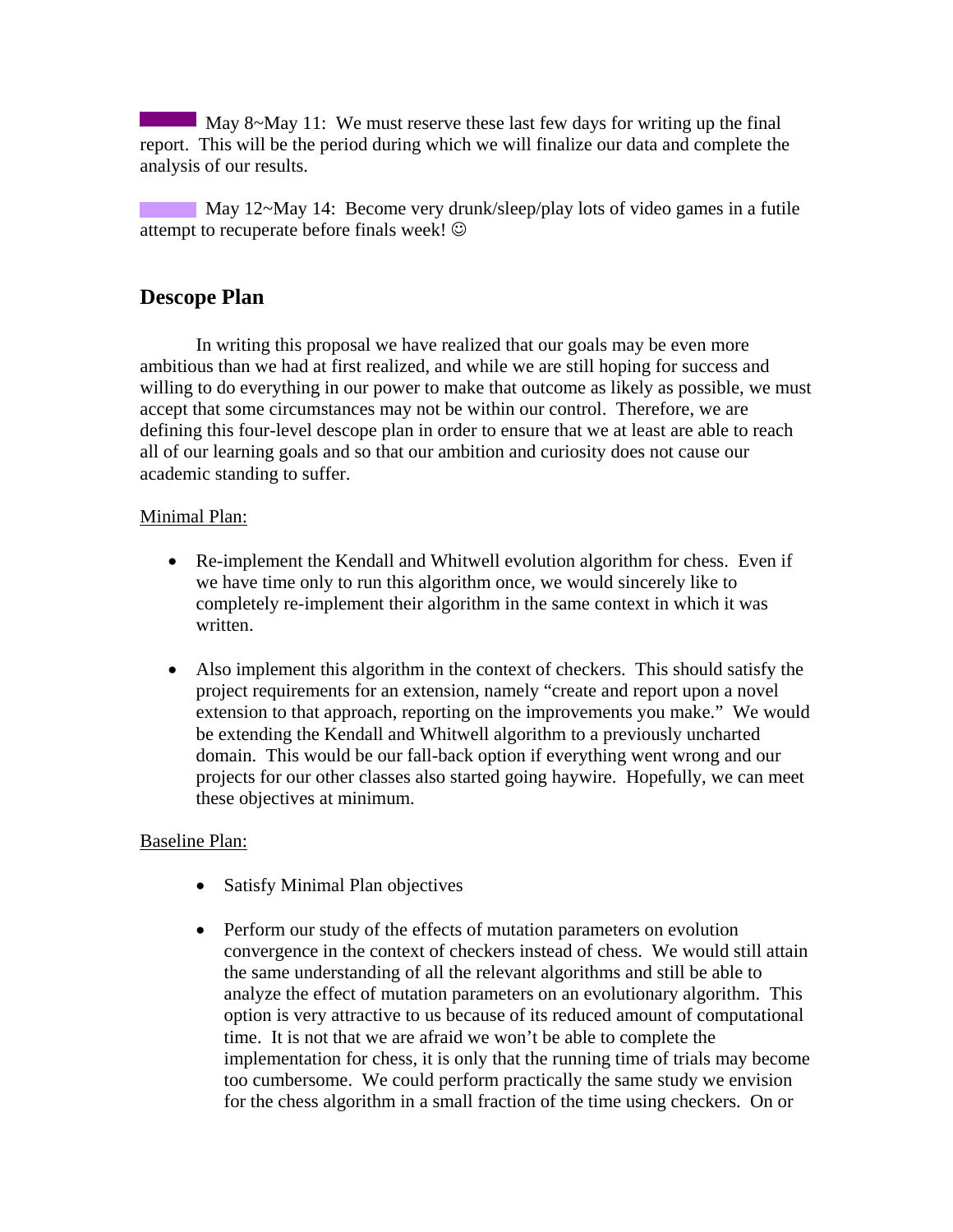around May 1, we will have to make the decision whether to continue applying our data-taking efforts to chess or to switch to checkers and complete the project in this way. We would be satisfied with this approach and feel it definitely demonstrates a high level of implementation competence as well as a high level of intuitive and novel thinking. The knowledge gained by the technical community would be comparable and the only real difference between this plan and our enhanced plan would be the "flashiness" derived from conducting the study using chess instead of checkers.

#### Enhanced Plan:

- Satisfy Minimal Plan objectives
- Implement the baseline plan using chess instead of checkers. Again, this will be very difficult to complete considering the amount of computational power at our disposal and the amount of time each evolution trial may require.

#### Super-Enhanced Plan (i.e. summer project!):

• Perform a meta-evolution. Evolve the mutation parameters themselves. This would involve competing the various evolutions against one another. We would need to develop a method by which to do this. In the simplest form, we could have the product evaluation functions of each evolution compete against the product of another and retain the mutation parameters of only the winning evolution. We think this would be REALLY cool….but sadly there is practically no way we will have the computational resources to complete this. We include the idea just in case one of your Master's students might want to steal it for a thesis or journal article!  $\odot$ 

## **References**

- [1] Graham Kendall and Glenn Whitwell. *An Evolutionary Approach for the Tuning of a Chess Evaluation Function Using Population Dynamics*. Proceedings of the 2001 IEEE Congress on Evolutionary Compuation, 2001.
- [2] Stuart Russell and Peter Norvig. Artificial Intelligence: A Modern Approach, 2003.
- [3] Jonathan Schaeffer. The Games Computers (and People) Play, 2000.
- [4] T.A. Marsland. *Computer Chess and Search*. Encyclopedia of Artificial Intelligence, 1992.
- [5] R. A. E. Makinen, P. Neittaanmaki, J. Periaux, and J. Toivanen. *A Genetic Algorithm for Multiobjective Design and Optimization in Aerodynamics and Electromagnetics*, ECCOMAS, 1998.